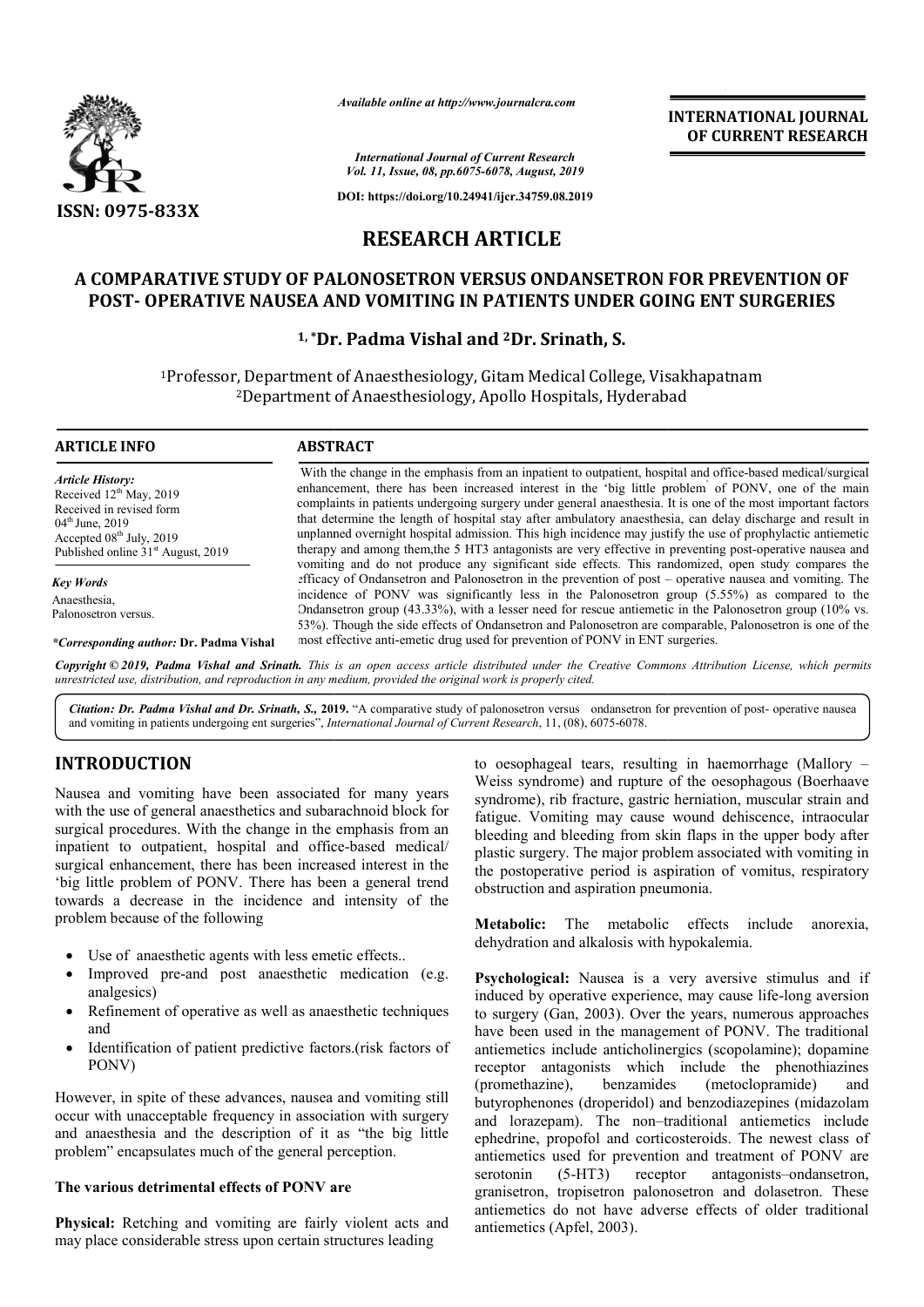The annual cost of treatment of PONV in the United States is thought to approach a billion dollars. Thus, costs can be lowered and drug side-effects prevented when given as prophylaxis, lowering the economic burden imposed due to complications and increased medical care resulting from PONV. Palonosetron is a "second generation" 5HT3-RA newly approved for the prevention of PONV since March 2008. Unlike the representatives of the first generation with competitive inhibition of the 5-HT3 receptor, palonosetron seems to exhibit allosteric binding and positive cooperativity leading to effects persisting beyond the mere receptor binding time

**In the present study**, intravenous ondansetron and palonosetron are being compared in the prevention of postoperative nausea and vomiting in Otorhinolaryngeal (ENT) surgeries.

**Aim of the Study:** To compare the intravenous Palonosetron with intravenous Ondansetron for prevention of nausea and vomiting during postoperative period in patients undergoing ENT Surgeries under General Anaesthesia.

# **MATERIALS AND METHODS**

After obtaining approval from institutes ethical committee and informed consent, a randomized double blind clinical study was conducted on 60 ASA Grade I&II patients scheduled for ENT Surgeries under General Anaesthesia. They were randomly divided into two groups, Group I and Group II, each consisting of 30 patients.

**Group I** received 4 mg of Ondansetron I.V and

**Group II** received 1.5 mcg/kg of Palonosetron I.V, 30 minutes before the induction of anaesthesia.

## **Selection of patients**

#### *Inclusion criteria*

- Patients of ASA Grades I, and II
- Patients between the age group of 20 to 55 years who are to undergo ENT surgeries.

#### *Exclusion criteria*

- Patients belonging to ASA Grade IV and V.
- Patients below the age of 20 years.
- Patients above the age of 55 years.
- History of gastro-esophageal reflux.
- Patient scheduled to undergo emergency surgery.
- Patient scheduled to receive propofol during the maintenance phase of anaesthesia.
- Patient with vomiting from any organic cause.
- Any drug with a potential anti-emetic effect within 24 hours prior to the administration of anaesthesia.

## **Methods**

Preoperative visit was conducted on the previous day of surgery and a detailed history and present complaints were noted. General and systemic examinations of cardiovascular, respiratory and central nervous system were done.

Routine laboratory investigations like complete haemogram, routine urine, blood urea, serum creatinine, and blood sugar, ECG, serum electrolytes, bleeding time and clotting time were done. All patients received Tab. Alprazolam 0.5 mg and Tab. Ranitidine 150 mg on the previous night and 6 AM on the morning of surgery. Patients were instructed to remain nil orally after 10PM on the previous night of surgery.

General anaesthesia with controlled ventilation was used in all patients. Preoperative pulse rate, blood pressure and peripheral oxygen saturation were recorded in the operation theatre after connecting the following monitors:

- Continuous electrocardiogram
- NIBP
- Pulse oximeter
- Capnography

Peripheral venous access was established and intravenous fluid was started with 5 % dextrose normal saline.

**Pre-medication** with Inj.Midazolam 1 mg IV and Glycopyrrolate 0.2 mg IV were given.

The study medications were administered intravenously just before induction as patients were preoxygenated for 5 minutes before induction of anaesthesia with Inj. Thiopentone sodium 4-5 mg/kg IV. Inj. Succinylcholine 1.5 –2.0mg/kg IV was given and Endotracheal intubation with appropriate size cuffed tube was done. Inj. Fentanyl 1-2 μg/kg IV was used for analgesia and Inj. Atracurium 0.5 mglkg i.v or Inj. Vecuronium 0.08 mg/kg i.v were used to provide muscle relaxation during surgery depending on the type and duration of the procedure. Maintenance of anaesthesia was with nitrous oxide (50%) and oxygen (50%) with sevoflurane (0.2-0.8%) using controlled ventilation with Bain's circuit. Patients were monitored during anaesthesia using continuous ECG, heart rate, blood pressure, pulse oximetry and capnography. On completion of surgery, the residual paralysis was reversed with Inj. Neostigmine 0.05 mg/kg IV and glycopyrrolate 0.008 mg/kg IV. Patients were transported to the recovery room and later to the ward after confirming an adequate level of consciousness and intact reflexes. The incidences of PONV were recorded with in the first 72 hours after surgery at intervals of:

- 0-12 hours.
- 12-24 hours and
- 24-72 hours.

Episodes of PONV were identified by spontaneous complaints by the patients , by direct questioning and by Nausea Scale (Visual Analogue Scale) 0 -10. "Complete response" was defined as the absence of nausea, retching or vomiting and no need for rescue antiemetic during the 24-hour observation period. Rescue antiemetic was provided with Inj. Ondansetron 4mg i.v in the event of 1 or more episodes of vomiting depending on the observer's discretion. Observation and results were evaluated and compared between the two groups:

# **RESULTS**

The following were the observations and results of the variables among the Ondansetron group in comparision with the Palonosetron group: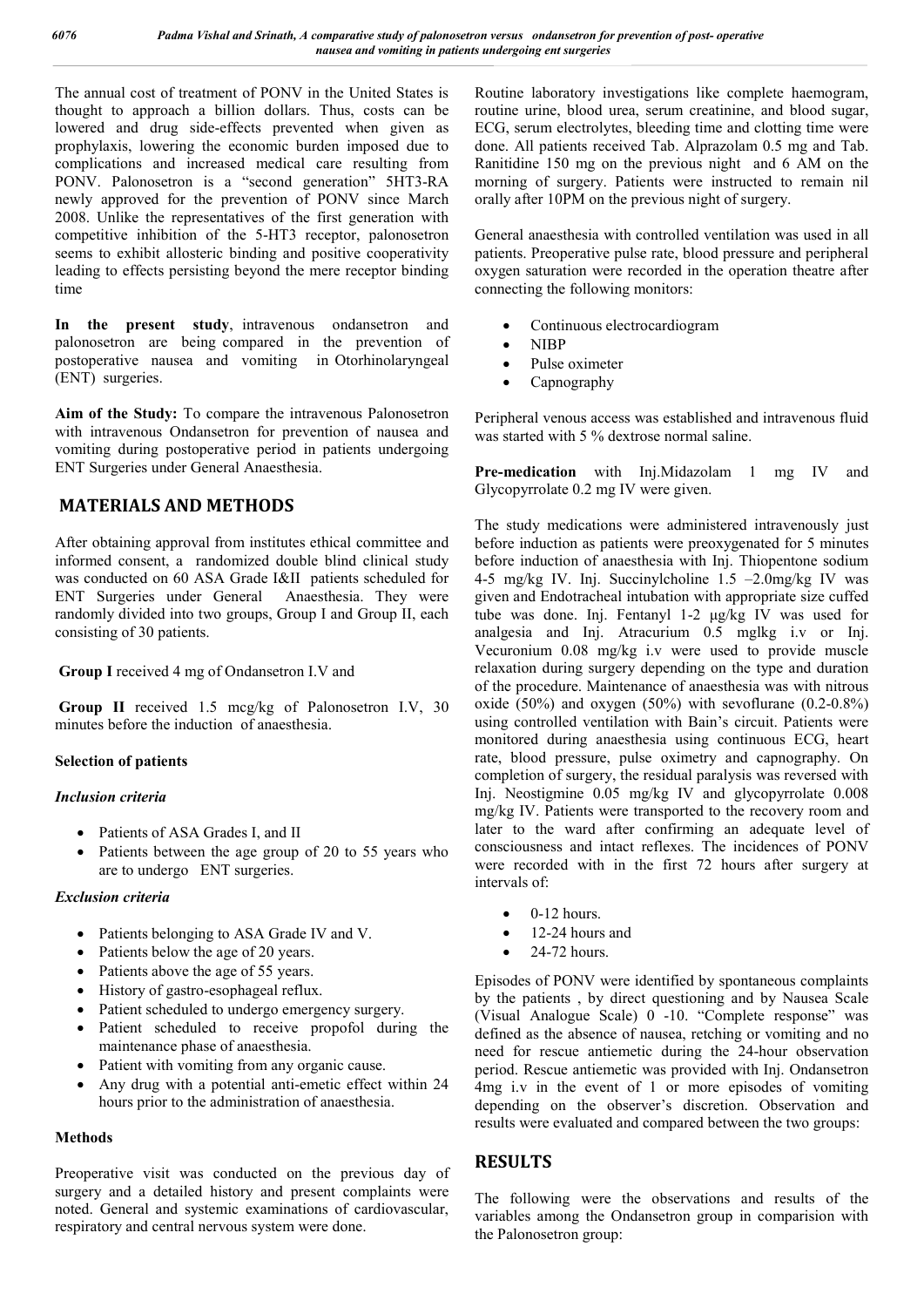

Mean age of patients Ondansetron – 36.6±11.57 Mean age of patients Palonosetron – 35.28±11.68 Sex distribution in Ondansetron male : female :: 17:13 Sex distribution in Palonosetron male : female :: 14:16 Mean weight of patients Ondansetron  $-60.13\pm6.23$ Mean weight of patients Palonosetron – 58.97±7.46

It is observed that the variations in the Age Group, Sex Distribution and Weight of the patients among the Ondansetron group compared with the Palonosetron group was significantly less.

#### **Duration of the surgery (ondansetron)**





**Table 6. Duration of the surgery ( palonosetron)**

| Duration (mins) | No. of patients |
|-----------------|-----------------|
| $50 - 100$      | 10              |
| $101 - 150$     | 18              |
| $151 - 200$     | ∩ว              |

The duration of Surgery is prolonged (>60 minutes) in both the study groups. Hence this prolonged duration of surgery is considered as a risk factor for PONV among these groups of patients. In all the post-operative duration of 72 hours (comprising 3 periods), the incidence of nausea was more in the Ondansetron group as compared to the Palonosetron group. incidence of vomiting was significantly less with Palonosetron group as compared with Ondansetron group in all the 3 periods of 72 hours post operative duration.



#### **Overall incidence of Nausea**



**Overall incidence of Vomiting**



Though there was no statistical significance in the incidence of head ache, there was a moderate incidence of 57 % and 40% among the Ondansetron and Palonosetron groups respectively in the post operative period and this was caused by the prolonged duration, involvement of the vestibular system and parasympathetic nerve supply to the inner ear. There was no statistically significant difference in the incidence of the other side effects such as dizziness, abdominal discomfort and rash. From the above values the overall incidence of nausea is 55.56% in Ondansetron and 7.78% in Palonosetron group while the overall incidence of vomiting is 31.11% in Ondansetron and 3.33% in Palonosetron group. Thus, the risk of getting nausea and vomiting is highest in Ondansetron and least in Palonosetron group.